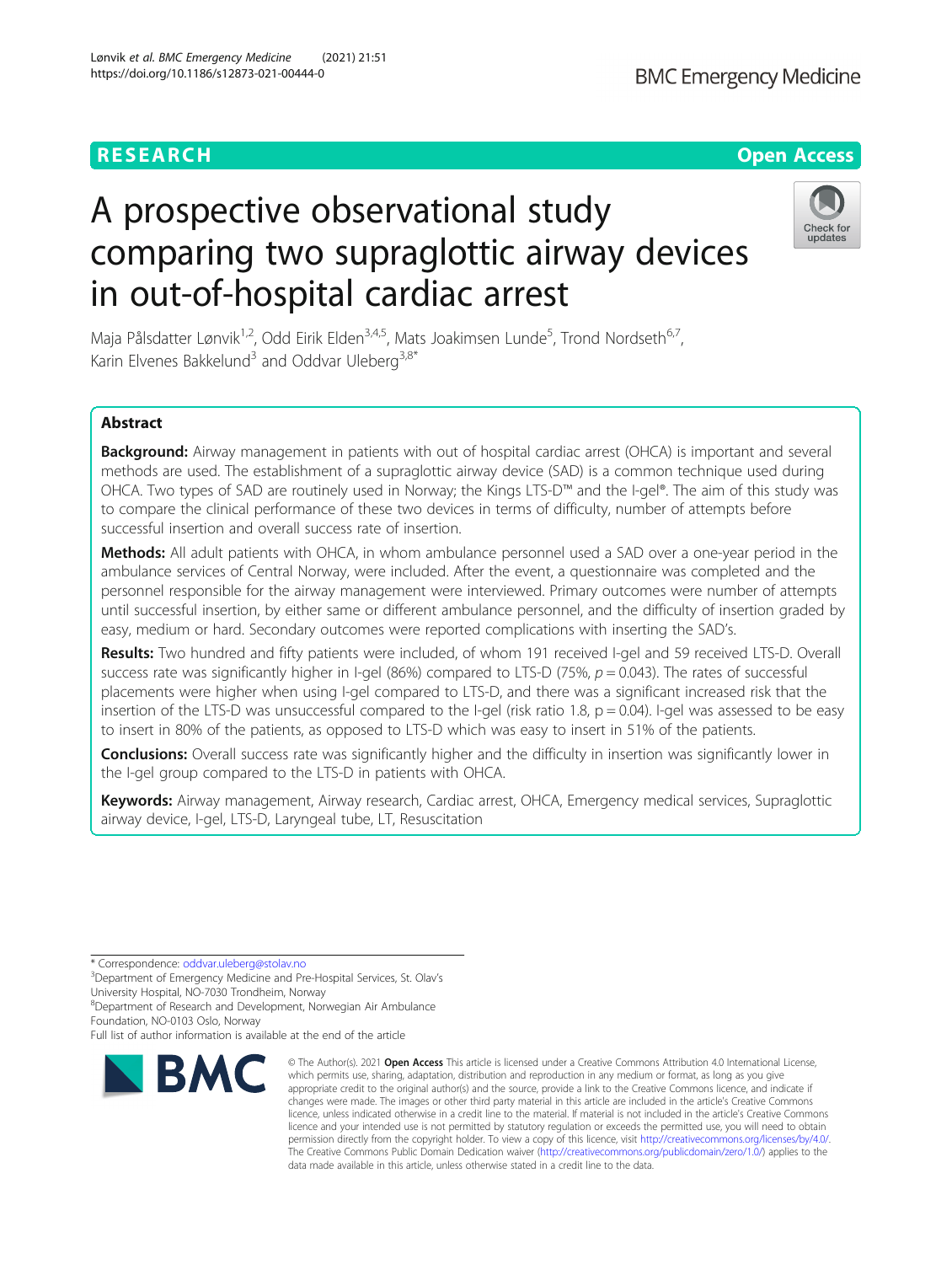#### Background

Establishment of a patent airway in order to perform ventilations and chest compressions in addition to early defibrillation are important interventions during the resuscitation of a patient with out-of-hospital cardiac (OHCA) [[1\]](#page-5-0). To establish a patent airway, health care providers commonly use bag-valve-mask ventilation (BVM), or an advanced airway such as supraglottic airway device (SAD) or endotracheal intubation (ETI). Animal studies have shown that a combination of ventilation and chest compressions is more effective than compressions only to preserve oxygenation and to limit hypercapnia [\[2](#page-5-0), [3](#page-5-0)]. Even though the time spent on ventilation during BVM is not necessarily long, the total hands-off time is significantly longer than the time required for each ventilation [[4](#page-5-0)]. While BVM requires interruptions in compression to perform ventilation, SAD/ ETI allows continuous compressions combined with ventilations between compressions. Another advantage is that a fixed airway gives the manual availability for other practical tasks, and no-flow time is reduced when an advanced airway is established [[5\]](#page-5-0).

An advantage of the SAD is that it can be inserted without visual inspection, and that it provides a relative air seal tightness around the larynx, which reduces the passing of air into the stomach. Even though some studies show higher survival with the use of ETI compared to SAD [\[6](#page-5-0)], SAD is performed quicker and with a higher success rate than ETI when used out of hospital and by less experienced personnel [[7](#page-5-0)–[9](#page-5-0)]. SAD is associated with a lower hands-off time than ETI  $[10]$  $[10]$ . European guidelines regarding CPR by ambulance personnel recommends the use of SAD rather than ETI during out of hospital cardiac arrest (OHCA) [\[1\]](#page-5-0).

Neither the Norwegian nor the European Resuscitation Councils have specific recommendations on the selection of type of SAD, which may explain the use of several different devices among local health trusts [[11](#page-5-0)]. In the three local health trusts in Central Norway two different types are used, the I-gel® (Intersurgical, Wokingham, UK) and the King LTS-D™ (North American Rescue, Greer, SC, US). LTS-D is a laryngeal tube, consisting of a tube with a distal oesophagus cuff and a proximal pharyngeal cuff, which are inflated after insertion in oesophagus. I-gel is an anatomical shaped laryngeal mask, covering all of glottis when placed. Both devices contain a gastric tube port, to decompress the stomach for air or fluids, and thereby reduce the risk of gastric reflux. In our region, ETI is only performed by helicopter emergency medical services, which are manned by anaesthesiologists.

The aim of the study was to investigate the number of attempts before successful insertion and assessment of challenges of insertion in I-gel and LTS-D, when being used by ambulance personnel during out-of-hospital cardiac arrest in Central Norway.

# **Methods**

The study is a prospective observational study. The study follows the 'Strengthening the reporting of observational studies in epidemiology' (STROBE) recommendations for reporting of observational cohort studies [[12\]](#page-5-0).

# Study setting

The Central Norway Regional Health Authority has the overall responsibility for the three ambulance services within the health trusts of Møre- og Romsdal (HMR), Nord-Trøndelag (HNT) and St. Olav's hospital (SOH), covering a total patient population of approximately 721.000 persons. The three ambulance services are separate administrative units, but the Joint Commission of Ambulance Services in Central Norway provide the same guidelines and protocols, and the training and certification of personnel within the three services. The only difference in protocols during this study was the type of SAD used during OHCA. In HMR and SOH the I-gel was used, whereas in HNT the LTS-D was used.

#### Data collection

All cardiovascular and / or respiratory arrests in adult patients where ambulance personnel attempted insertion of a SAD during the 12-month period from March 2016 to February 2017 were included. These patients were registered according to the Utstein template of uniform reporting for OHCA and by using the updated definition of a resuscitation attempt: "the act of trying to maintain or restore life by establishing and/or maintaining breathing and circulation through CPR, defibrillation, and other related emergency care"  $[13]$  $[13]$ . The inclusion process is shown in Fig. [1.](#page-2-0) Ambulance staff recorded patient data electronically in the electronic patient chart (Ambustat®). Additional study variables were added to further describe characteristics of the performed airway management (Additional file [1\)](#page-5-0). To validate recorded data, every ambulance personnel responsible for airway management was interviewed after every case. This was done to ensure that the form was interpreted and filed correctly. The objective was to do all the interviews within a week after each case, but due to practical reasons, it could take up to a month before the interviews were conducted.

The included OHCA were divided into groups according to which SAD was used. Whenever a need for SAD was identified and the ambulance personnel tried to insert a SAD, it was defined as an attempt. When EMS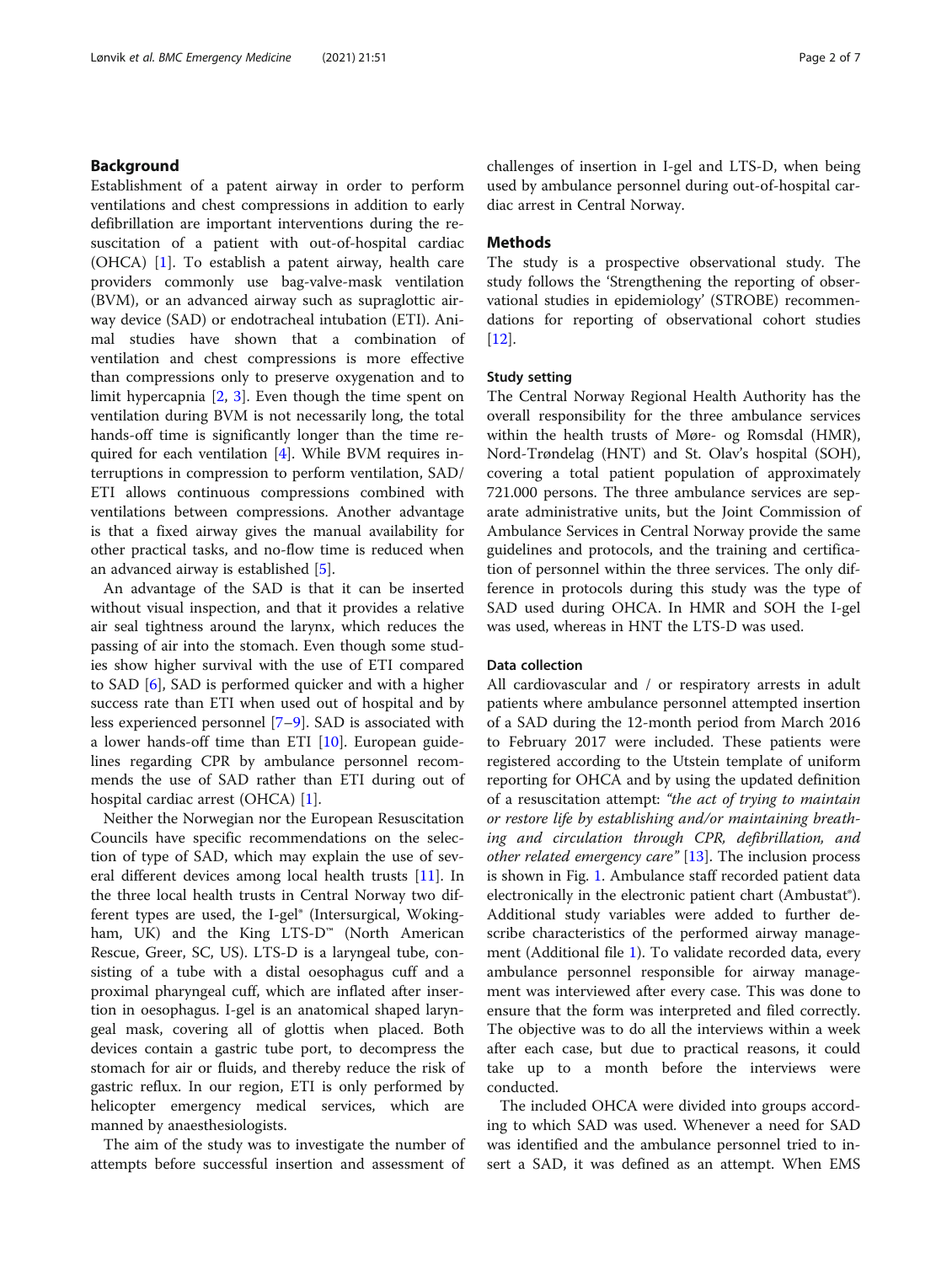<span id="page-2-0"></span>

took the SAD out of the patient's airway to try a renewed insertion, it was defined as a new attempt. A successful insertion of a SAD was defined as properly positioned and working, as clinically assessed by the ambulance personnel on site. Assessment of proper function was verified by visual confirmation of chest movements, auscultation and/or by the use of capnography. The level of insertion difficulty (easy, medium or hard) were based on the individual perception of the ambulance worker.

# **Outcomes**

Primary outcomes were number of attempts until successful insertion, by either same or different ambulance personnel, and the difficulty of insertion graded by easy, medium or hard. Secondary outcomes were reported complications with inserting the SAD's.

#### **Statistics**

Data was analysed in SPSS and R version 4.0.3, applying the R-package "fmsb" [[14\]](#page-6-0). Relevant outcomes were assessed with the Chi-square test, or estimation of risk ratios, as appropriate. The tests were two-sided, and significance was set at  $p < 0.05$ . Data were reported with 95% confidence intervals when appropriate.

#### Ethics

The study was performed in accordance with the Helsinki declaration for medical research involving human subjects. The Regional committees for medical and health research ethics committee of Central Norway (REK - Midt) was informed about the study, and deemed the study a clinical quality study not needing formal Regional Ethics Committee (REC) approval (reference number 2016/127/REC Central). The study received institutional approval (reference number ESA 15/9285)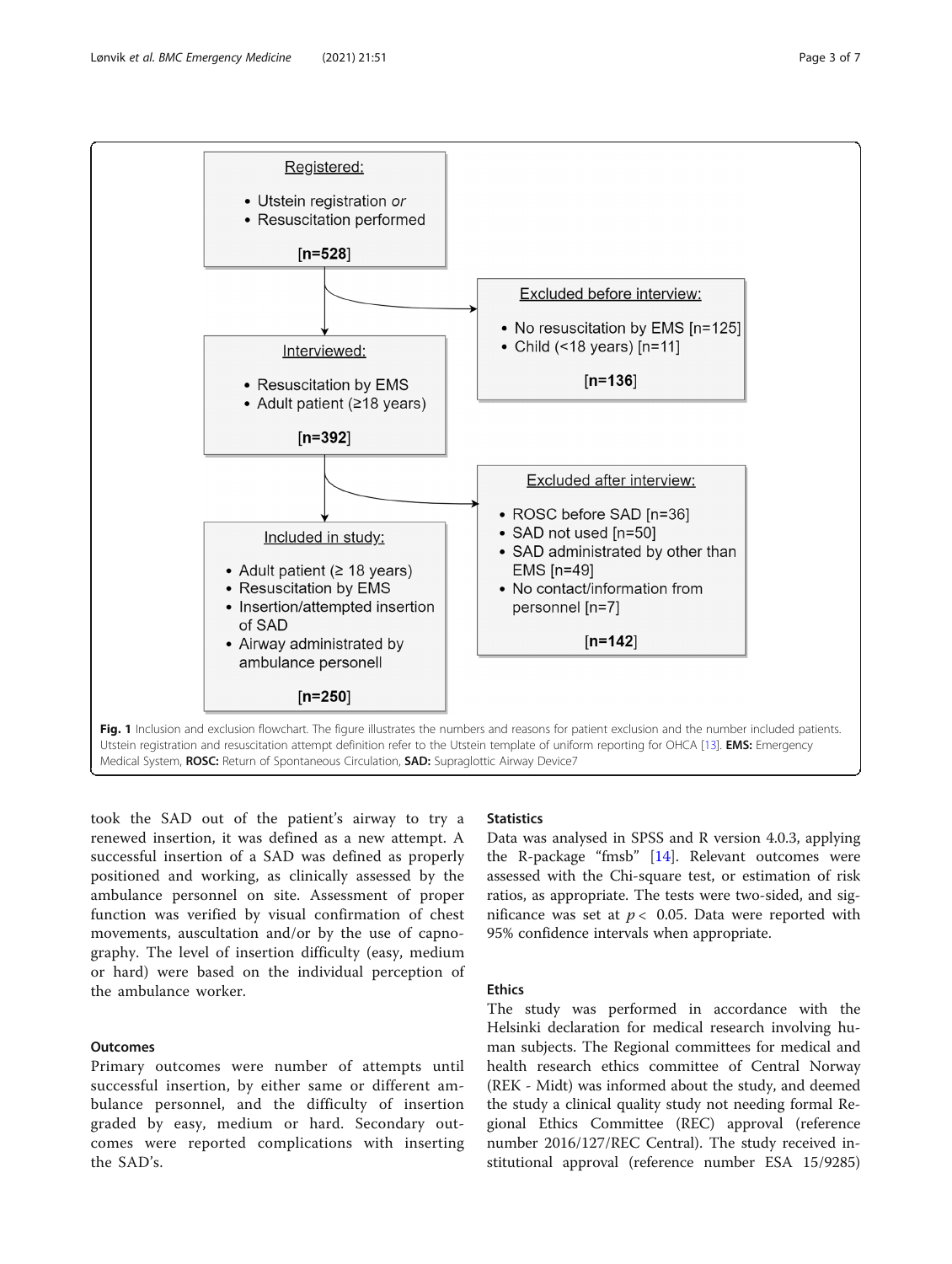Table 1 Baseline patient and event characteristics

| <b>Patients</b>        | I-gel<br>$n = 191$ | <b>LTS-D</b><br>$n = 59(%)$ | p - value |
|------------------------|--------------------|-----------------------------|-----------|
| Population in 2017     | 583,637            | 137,233                     |           |
| Male $n$ (%)           | 138 (72)           | 44 (75)                     | 0.614     |
| Age median             | 71                 | 70                          | 0.404     |
| ROSC onsite $n$ (%)    | 56 (29)            | 6(10)                       | 0.003     |
| 30 days survival n (%) | 27(14)             | (2)                         | 0.008     |

ROSC Return of Spontaneous Circulation

from St. Olav University hospital in Trondheim, which waived the need for patient consent.

# Results

Five-hundred-and-twenty-eight patients with OHCA were treated by the ambulance services, of which twohundred-and-fifty were included in the study. Baseline patient and event characteristics are presented in Table 1. The total number of excluded patients was 278, in which the main reason for exclusion was no resuscitation efforts started, or airway administration performed by someone other than ambulance personnel (Fig. [1](#page-2-0)). Seven out of 392 interviews were excluded due to unavailability of adequate information from the ambulance personnel involved. The degree of procedural success and reported difficulty of insertion is demonstrated in Table 2.

I-gel was successfully inserted in 86% of the patients, compared to LTS-D, which was successfully inserted in 74% of the patients. The rates of successful placements were higher when using I-gel compared to LTS-D, and there was a significant increased risk that the insertion of the LTS-D was unsuccessful compared to the I-gel (risk ratio 1.80,  $p = 0.04$ ). I-gel was assessed to be easy to insert in 80% of the patients, as opposed to LTS-D which was easy to insert in 51% of the patients. Difficulty of insertion was significantly higher when using LTS-D compared to I-gel.

# Table 3 Complications of SAD administration

| <b>Supraglottic Airway Device</b> | I-gel<br>$n = 191 (%)$ | LTS-D<br>$n = 59 (%)$ | p - value |
|-----------------------------------|------------------------|-----------------------|-----------|
| Any reported complications        | 92 (48)                | 32 (54)               | 0.435     |
| Air-leakage                       | 37 (19)                | 5 (8)                 | 0.050     |
| Aspiration                        | 24 (13)                | 8(14)                 | 0.842     |
| Anatomical conditions             | 22(12)                 | 19 (32)               | < 0.001   |
| Problematic insertion             | 13(7)                  | 10(17)                | 0.018     |
| Foreign object                    | 5(3)                   | 2(3)                  | 0.753     |
| Hard to ventilate                 | 11(6)                  | 6(10)                 | 0.240     |
| Insertion $>$ 30 s                | 3(2)                   | 4(7)                  | 0.034     |
| Bleeding                          | 14(7)                  | 7(12)                 | 0.272     |
| Dislocation                       | 11 (6)                 | 2(3)                  | 0.474     |
| Problems with Bag-Valve-Mask      | 27(14)                 | 8(14)                 | 0.911     |
| Other                             | 14(7)                  | 4(7)                  | 0.886     |

# Secondary outcomes

The reported complications are shown in Table 3, but there were no significant differences in the overall amount of complications between the two SADs. Air leakage was more frequently reported in cases where Igel was used compared to cases where LTS-D was used. Anatomical conditions and problematic insertion were a more frequent challenge in the cases where LTS-D was used compared to cases where I-gel were used.

# Discussion

We found that use of the I-gel was associated with a higher success rate and lower complication rate than use of the LTS-D by ambulance personnel during resuscitation from OHCA. The most frequent complication regarding LTS-D was anatomical conditions and problematic insertion, which may explain why the LTS-D may be harder to insert than the I-gel. In our study airway leakage was found to be the most frequent complication regarding use of I-gel.

Table 2 Degree of success and reported difficulty of insertion with estimates of relative risk of applying LTS-D to manage airway compared to applying I-gel

| Degree of success                                                                                              | l-ael<br>$n = 191(%)$ | LTS-D<br>$n = 59(%)$ | <b>Risk ratio</b><br>(95% CI) | <i>p</i> -value |
|----------------------------------------------------------------------------------------------------------------|-----------------------|----------------------|-------------------------------|-----------------|
| Successful after 1 or 2 attempts $n$ (%)                                                                       | 157 (82)              | 41 (69)              | $0.85(0.71 - 1.01)$           | 0.07            |
| Successful after 3 attempts from same personnel or<br>Successful after attempts from 2 or more personnel n (%) | 7(4)                  | 3(5)                 | $1.39(0.37 - 5.20)$           | 0.63            |
| Unsuccessful insertion n (%)                                                                                   | 27(14)                | 15(25)               | $1.80(1.03 - 3.15)$           | 0.04            |
| Reported difficulty of insertion                                                                               |                       |                      |                               |                 |
| Easy $n$ (%)                                                                                                   | 152 (80)              | 30(51)               | $0.64(0.49 - 0.82)$           | < 0.001         |
| Medium $n$ (%)                                                                                                 | 24(13)                | 13(22)               | $1.75(0.95 - 3.22)$           | 0.07            |
| Hard $n$ (%)                                                                                                   | 15(8)                 | 16(27)               | <b>3.45</b> $(1.82 - 6.56)$   | < 0.001         |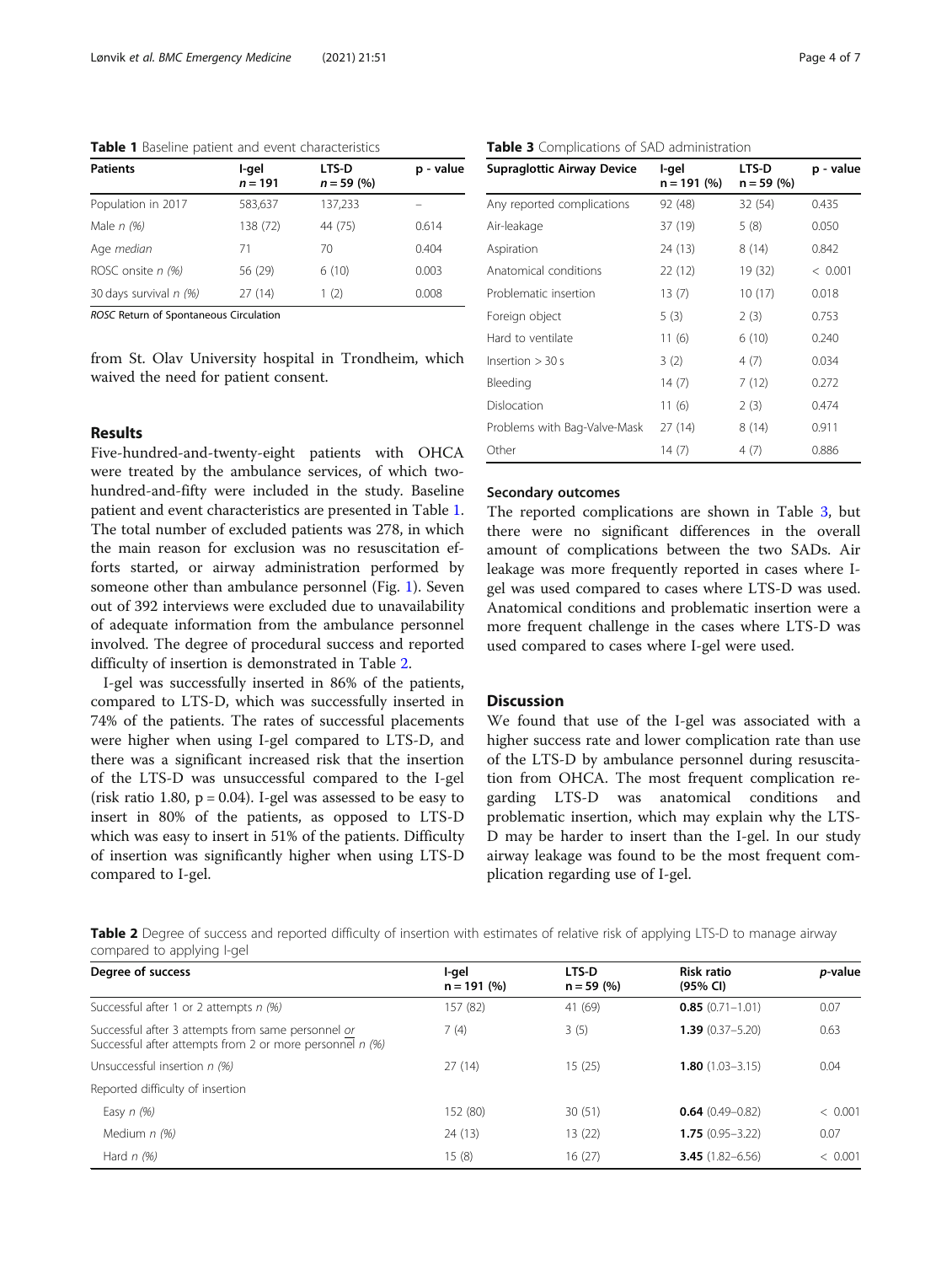Endotracheal intubation is the gold standard in prehospital advanced airway management, but requires a level of experience and training often not achievable for ambulance personnel [[15\]](#page-6-0). Several studies show that, at least in hands of less experienced personnel, SAD has a higher insertion success rate and reduced time to secured airway compared to ETI [[9,](#page-5-0) [16,](#page-6-0) [17](#page-6-0)]. Skill retention is also high for SAD, showing that less continuous training is needed to adequately use the SAD [[16,](#page-6-0) [18\]](#page-6-0). When the patient is suboptimal positioned, SAD has an increased success rate compared to ETI, even when being used by skilled anaesthesiologists [[19\]](#page-6-0). During a randomized controlled trial comparing SAD or ETI, fewer of the patients in the ETI group received any advanced airway interventions, which might be associated with SAD being easier to use. In the same study, they noted that among the patients receiving advanced airway management, the patients who received SAD had a higher survival compared to ETI – independent of which group they initially were allocated to [\[20](#page-6-0)]. A meta-analysis showed better survival and neurological outcome by the use of ETI compared to SAD, but this included no randomized controlled trials, and did not specify if the personnel using ETI and SAD had the same experience level [\[6](#page-5-0)].

In studies comparing I-gel and LTS-D during elective surgery, on cadavers or on manikins most studies are in favour of I-gel when it comes to successful insertions and time to airway control  $[21-27]$  $[21-27]$  $[21-27]$ . This is consistent with our study results, but it's important to note that during elective surgery, treatment occurs in a more controlled environment than in the prehospital setting; with more knowledge of the patient in advance, optimal positioning of the patient, optimally anesthetized patient, optimal working height, good lighting, and sufficient personnel present and necessary equipment available. The prehospital setting is often characterized by austere conditions and an unpredictable treatment situation; the lighting conditions may be poor, the space conditions and positioning may be challenging, the patient is unknown, and the personnel resources are limited. The importance of an easy-to-use airway management tool is essential, as it is necessary to share the attention between airway management and other work tasks. We have not found any studies comparing the two SADs in out-of-hospital cardiac arrests.

We recognize some limitations in our study. First, the type of airway device used depended on which ambulance service the ambulance personnel belonged to, thus there was two groups with I-gel and one with LTS-D. Second, the three separate services had the same certification requirements and monthly case training on cardiac arrest situations and airway administration, but one would expect that educational motivation and updating would differ a little between ambulance bases in the same service. Third, the level of competence and experience of the ambulance personnel being responsible for each airway administration was not recorded in this study. All personnel have completed training in supraglottic airway administration, but personal education and experience may differ based on years in service and the local incidence of OHCA. This was not further investigated, which cannot exclude the possibility of results being affected by differences in overall competence in the three ambulance services. Fourth, the population density differs within the three health trusts. In services close to the cities, in Trondheim in particular, the population density is significantly larger than in the rural areas. This may affect the experience, and thus the competence of the individual ambulance personnel. Differences in geography may also affect ambulance response times, which may affect the probability of survival after cardiac arrest. Extended use of time before the initiation of resuscitation reduces the likelihood of survival [\[28](#page-6-0)]. However, we assumed that this would not affect the primary endpoints. Anatomical conditions were a reported problem in a third of the cases where LTS-D was used, but we have no reason to believe there is any population based differences between the two groups regarding anatomical conditions.

Despite some limitations, the data in this study reflect real-life situations and how the two different devices perform in pre-hospital clinical services. There are several environmental differences affecting practice when comparing the pre- and in-hospital setting. Results from previous studies performed in the in-hospital setting (i.e. operating room) might therefore not be directly transferrable to the pre-hospital setting. By conducting a telephone interview of all involved ambulance workers, the quality data could be validated. As an example, several ambulance personnel did initially not register the use of SAD as an airway intervention if they did not achieve a successful insertion. Without a telephone interview, the number of missed interventions would potentially have been substantially higher.

# **Conclusions**

The study showed a difference between the use of LTS-D and I-gel during OHCA in the clinical setting of the ambulance service in Central Norway. Overall success rate was significantly higher and the difficulty in insertion was significantly lower in the I-gel group compared to the LTS-D group. The use of I-gel during OHCA is associated with both being easier and more often successfully inserted when compared with LTS-D.

#### Abbreviations

OHCA: Out of Hospital Cardiac Arrest; ROSC: Return of spontaneous circulation; SAD: Supraglottic Airway Device; ETI: Endotracheal intubation;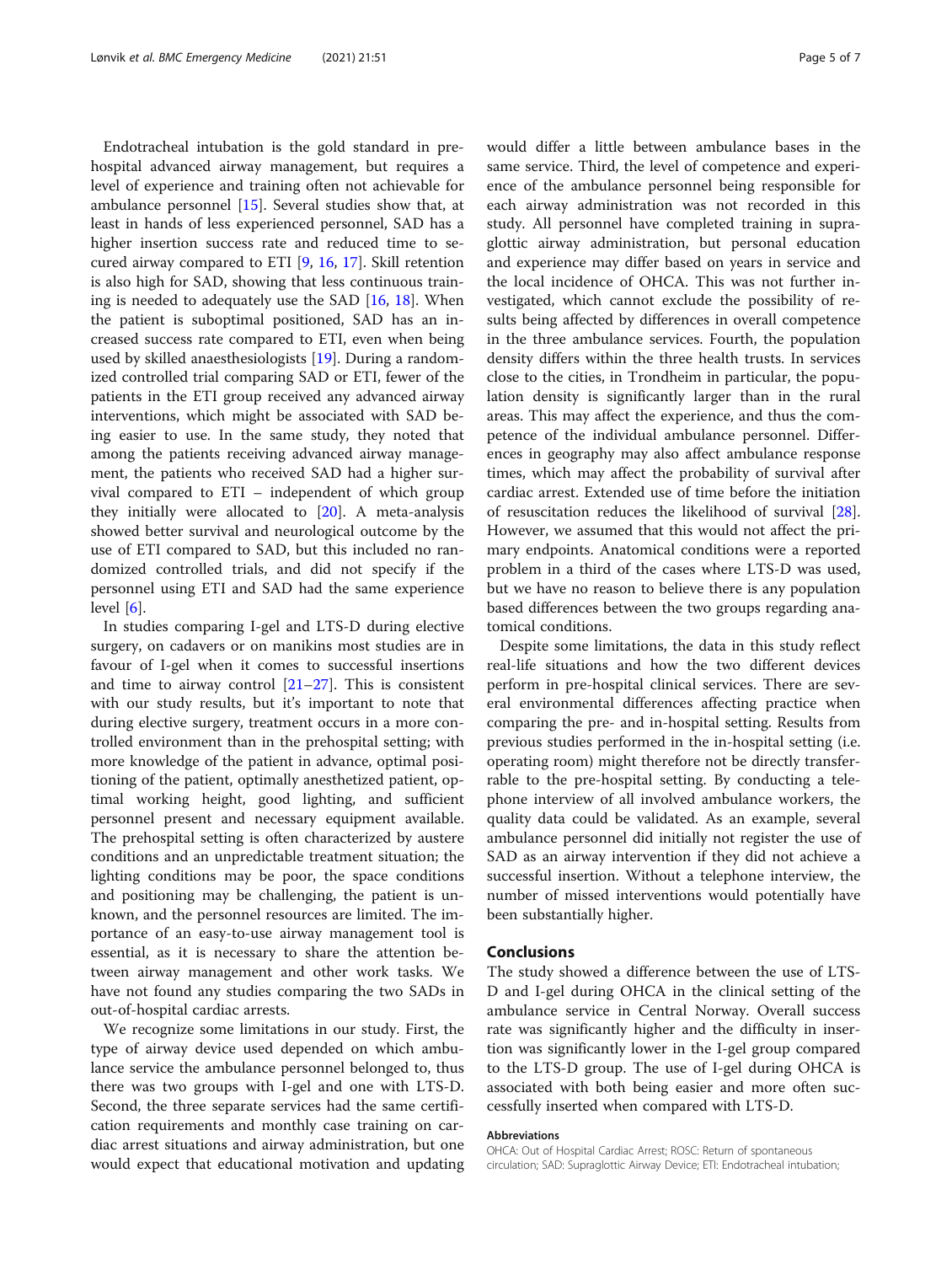<span id="page-5-0"></span>BVM: Bag-valve-mask ventilation; CPR: Cardiopulmonary Resuscitation; HNT: Nord-Trøndelag Hospital Trust; HMR: Møre- og Romsdal Hospital Trust; SOH: St. Olav's University Hospital; CI: Confidence Interval; STROBE: Strengthening the reporting of observational studies in epidemiology; REC: Regional Committee for Medical and Health Research **Ethics** 

# Supplementary Information

The online version contains supplementary material available at [https://doi.](https://doi.org/10.1186/s12873-021-00444-0) [org/10.1186/s12873-021-00444-0.](https://doi.org/10.1186/s12873-021-00444-0)

Additional file 1.

#### Acknowledgements

We would like to thank Inger Ingeborg Riphagen from the Unit for Applied Clinical Research at the Norwegian University of Science and Technology for her assistance in an extended literature search relating to the topics of the use of SAD in cardiac arrest.

#### Authors' contributions

M.P.L., O.E.E., K.E.B. and T.N. conceived and designed this study. M.P.L. and M.J.L. collected the data. M.P.L. prepared the figures and conducted the data analyses. M.P.L., O.E.E., T.N. and O.U. drafted the manuscript. All authors interpreted the data and critically revised the manuscript. All authors have read and approved the final version of the manuscript.

#### Funding

The authors received no external funding.

#### **Declarations**

#### Availability of data and material

The datasets used during the current study are available from the corresponding author on reasonable request.

#### Ethics approval and consent to participate

The study was performed in accordance with the Helsinki declaration for medical research involving human subjects. The Regional committees for medical and health research ethics committee of Central Norway (REK - Midt) was informed about the study, and deemed the study a clinical quality study not needing formal Regional Ethics Committee (REC) approval (reference number 2016/127/REC Central). The study received institutional approval (reference number ESA 15/9285) from St. Olav University hospital in Trondheim, which waived the need for patient consent.

#### Consent for publication

Not applicable.

#### Competing interests

The authors declare that they have no competing interests or disclosures.

#### Author details

<sup>1</sup> Faculty of Medicine and Health Sciences, Norwegian University of Science and Technology, NO-7491 Trondheim, Norway. <sup>2</sup>Department of Internal Medicine, Nord-Trøndelag Hospital Trust, NO-7601 Levanger, Norway. <sup>3</sup>Department of Emergency Medicine and Pre-Hospital Services, St. Olav's University Hospital, NO-7030 Trondheim, Norway. <sup>4</sup>Department of Pre-Hospital Services, Nord-Trøndelag Hospital Trust, N-7600 Levanger, Norway. <sup>5</sup>Department of Surgery, Levanger Hospital, Nord-Trøndelag Hospital Trust, N-7600 Levanger, Norway. <sup>6</sup>Department of Circulation and Medical Imaging, Norwegian University of Science and Technology, NO-7491 Trondheim, Norway. <sup>7</sup>Department of Anesthesia and Intensive Care Medicine, St.Olav's University Hospital, NO-7030 Trondheim, Norway. <sup>8</sup>Department of Research and Development, Norwegian Air Ambulance Foundation, NO-0103 Oslo, Norway.

Received: 23 November 2020 Accepted: 6 April 2021 Published online: 20 April 2021

#### References

- 1. Soar J, Nolan JP, Böttiger BW, Perkins GD, Lott C, Carli P, Pellis T, Sandroni C, Skrifvars MB, Smith GB, Sunde K, Deakin CD, Koster RW, Monsieurs KG, Nikolaou NI. European resuscitation council guidelines for resuscitation 2015: section 3. Adult advanced life support. Resuscitation. 2015;95:100–47. <https://doi.org/10.1016/j.resuscitation.2015.07.016>.
- 2. Botran M, Lopez-Herce J, Urbano J, Solana MJ, Garcia A, Carrillo A. Chest compressions versus ventilation plus chest compressions: a randomized trial in a pediatric asphyxial cardiac arrest animal model. Intensive Care Med. 2011;37(11):1873–80. [https://doi.org/10.1007/s00134-011-2338-6.](https://doi.org/10.1007/s00134-011-2338-6)
- 3. Dorph E, Wik L, Stromme TA, Eriksen M, Steen PA. Oxygen delivery and return of spontaneous circulation with ventilation:compression ratio 2:30 versus chest compressions only CPR in pigs. Resuscitation. 2004;60(3):309– 18. [https://doi.org/10.1016/j.resuscitation.2003.12.001.](https://doi.org/10.1016/j.resuscitation.2003.12.001)
- 4. Odegaard S, Pillgram M, Berg NE, Olasveengen T, Kramer-Johansen J. Time used for ventilation in two-rescuer CPR with a bag-valve-mask device during out-of-hospital cardiac arrest. Resuscitation. 2008;77(1):57–62. [https://](https://doi.org/10.1016/j.resuscitation.2007.11.005) [doi.org/10.1016/j.resuscitation.2007.11.005.](https://doi.org/10.1016/j.resuscitation.2007.11.005)
- Yeung J, Chilwan M, Field R, Davies R, Gao F, Perkins GD. The impact of airway management on quality of cardiopulmonary resuscitation: an observational study in patients during cardiac arrest. Resuscitation. 2014; 85(7):898–904. [https://doi.org/10.1016/j.resuscitation.2014.02.018.](https://doi.org/10.1016/j.resuscitation.2014.02.018)
- 6. Benoit JL, Gerecht RB, Steuerwald MT, McMullan JT. Endotracheal intubation versus supraglottic airway placement in out-of-hospital cardiac arrest: a meta-analysis. Resuscitation. 2015;93:20–6. [https://doi.org/10.1016/j.resuscita](https://doi.org/10.1016/j.resuscitation.2015.05.007) [tion.2015.05.007](https://doi.org/10.1016/j.resuscitation.2015.05.007).
- 7. Wang HE, Schmicker RH, Daya MR, Stephens SW, Idris AH, Carlson JN, Colella MR, Herren H, Hansen M, Richmond NJ, Puyana JCJ, Aufderheide TP, Gray RE, Gray PC, Verkest M, Owens PC, Brienza AM, Sternig KJ, May SJ, Sopko GR, Weisfeldt ML, Nichol G. Effect of a strategy of initial laryngeal tube insertion vs endotracheal intubation on 72-hour survival in adults with out-of-hospital cardiac arrest: a randomized clinical trial. JAMA. 2018;320(8): 769–78. <https://doi.org/10.1001/jama.2018.7044>.
- 8. Bielski A, Rivas E, Ruetzler K, Smereka J, Puslecki M, Dabrowski M, Ladny JR, Frass M, Robak O, Evrin T, Szarpak L. Comparison of blind intubation via supraglottic airway devices versus standard intubation during different airway emergency scenarios in inexperienced hand: randomized, crossover manikin trial. Medicine. 2018;97(40):e12593. [https://doi.org/10.1097/MD.](https://doi.org/10.1097/MD.0000000000012593) [0000000000012593](https://doi.org/10.1097/MD.0000000000012593).
- 9. Ruetzler K, Gruber C, Nabecker S, Wohlfarth P, Priemayr A, Frass M, Kimberger O, Sessler DI, Roessler B. Hands-off time during insertion of six airway devices during cardiopulmonary resuscitation: a randomised manikin trial. Resuscitation. 2011;82(8):1060–3. [https://doi.org/10.1016/j.resuscitation.2](https://doi.org/10.1016/j.resuscitation.2011.03.027) [011.03.027](https://doi.org/10.1016/j.resuscitation.2011.03.027).
- 10. Gruber C, Nabecker S, Wohlfarth P, Ruetzler A, Roth D, Kimberger O, Fischer H, Frass M, Ruetzler K. Evaluation of airway management associated handsoff time during cardiopulmonary resuscitation: a randomised manikin follow-up study. Scand J Trauma Resusc Emerg Med. 2013;21(1):10. [https://](https://doi.org/10.1186/1757-7241-21-10) [doi.org/10.1186/1757-7241-21-10.](https://doi.org/10.1186/1757-7241-21-10)
- 11. Norwegian Resuscitation Council (NRC). Guidelines 2015 Adult ALS. [[https://](https://nrr.org/images/pdf/AHLR_pa_voksne_Norske_retningslinjer_2015.pdf2015) [nrrorg/images/pdf/AHLR\\_pa\\_voksne\\_Norske\\_retningslinjer\\_2015pdf2015\]](https://nrr.org/images/pdf/AHLR_pa_voksne_Norske_retningslinjer_2015.pdf2015) Accessed 15 Nov 2020.
- 12. von Elm E, Altman DG, Egger M, Pocock SJ, Gotzsche PC, Vandenbroucke JP. The strengthening the reporting of observational studies in epidemiology (STROBE) statement: guidelines for reporting observational studies. Bull World Health Organ. 2007;85(11):867–72. [https://doi.org/10.24](https://doi.org/10.2471/BLT.07.045120) [71/BLT.07.045120.](https://doi.org/10.2471/BLT.07.045120)
- 13. Perkins GD, Jacobs IG, Nadkarni VM, Berg RA, Bhanji F, Biarent D, et al. Cardiac Arrest and Cardiopulmonary Resuscitation Outcome Reports: Update of the Utstein Resuscitation Registry Templates for Out-of-Hospital Cardiac Arrest: A Statement for Healthcare Professionals From a Task Force of the International Liaison Committee on Resuscitation (American Heart Association, European Resuscitation Council, Australian and New Zealand Council on Resuscitation, Heart and Stroke Foundation of Canada, InterAmerican Heart Foundation, Resuscitation Council of Southern Africa, Resuscitation Council of Asia); and the American Heart Association Emergency Cardiovascular Care Committee and the Council on Cardiopulmonary, Critical Care, Perioperative and Resuscitation.